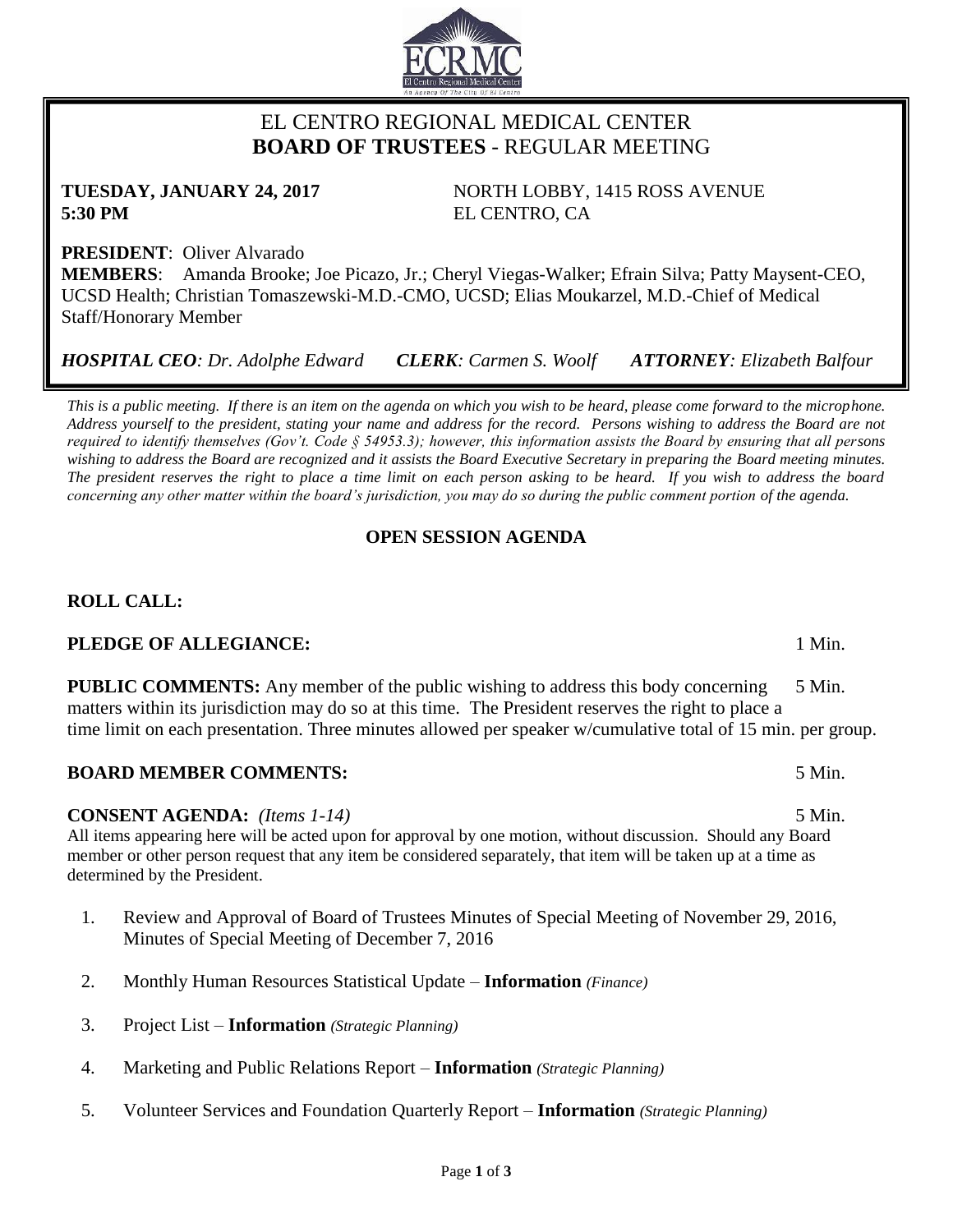## **BOARD OF TRUSTEES - REGULAR MEETING** EL CENTRO REGIONAL MEDICAL CENTER NORTH LOBBY, 1415 ROSS AVENUE, EL CENTRO, CA **TUESDAY, JANUARY 24, 2017**

- 6. Review and Approval of Triennial Review: Oncology Center Table of Contents *(Bd. Quality)*
- 7. Review and Approval of Organizational Quality Assessment and Performance Improvement Plan 2017 *(Bd. Quality)*
- 8. Review and Approval of Hospital-Wide Risk Management Plan 2017 *(Bd. Quality)*
- 9. Review and Approval of New Policy: Fall Risk Screen-65 Years & Older *(Bd. Quality)*
- 10. Review and Approval of New Policy: Adult Asthma Protocol *(Bd. Quality)*
- 11. Review and Approval of New Policy: Pediatric Asthma Protocol *(Bd. Quality)*
- 12. Review and Approval of Group B Streptococcus by PCR (illumigene) Policy *(Bd. Quality)*
- 13. Review and Approval of New Policy: Sentinel Events & Significant Adverse Events Policy *(Bd. Quality)*
- 14. Review and Approval of Human Resources Manual Table of Contents *(Finance)*

### **BOARD COMMITTEE REPORTS**

## **STRATEGIC PLANNING & PUBLIC RELATIONS COMMITTEE REPORT**, Efrain Silva, Chair

### **FINANCE COMMITTEE REPORT**, Joe Picazo, Chair 15 Min.

- 15. Review and Approval of November 2016 Monthly and Year-to-Date Financial Statements
- 16. Review and Approval of December 2016 Monthly and Year-to-Date Financial Statements
- 17. Review and Approval of Award of Invitation to Bid 2016-0901 for Hospital Expansion

### **CEO COMMENTS**

18. Verbal Report from the CEO to the Board of Trustees – **Information**

### **RECESS TO CLOSED SESSION:**

A. **TRADE SECRETS.** The Agency will recess to closed session pursuant to Govt. Code Section 37606(b) for the purpose of discussion and/or deliberation of reports involving hospital trade secret(s) as defined in subdivision (d) of Section 3426.1 of the Civil Code and which is necessary, and would, if prematurely disclosed create a substantial probability of depriving the hospital of a substantial economic benefit:

| Discussion of:                    | Number of Items: | Estimated Date of Public Disclosure: |
|-----------------------------------|------------------|--------------------------------------|
| $\underline{X}$ hospital service; |                  | July. 2017                           |
| $X$ program;                      |                  | July 2017                            |
| X hospital facility               |                  | July 2017                            |